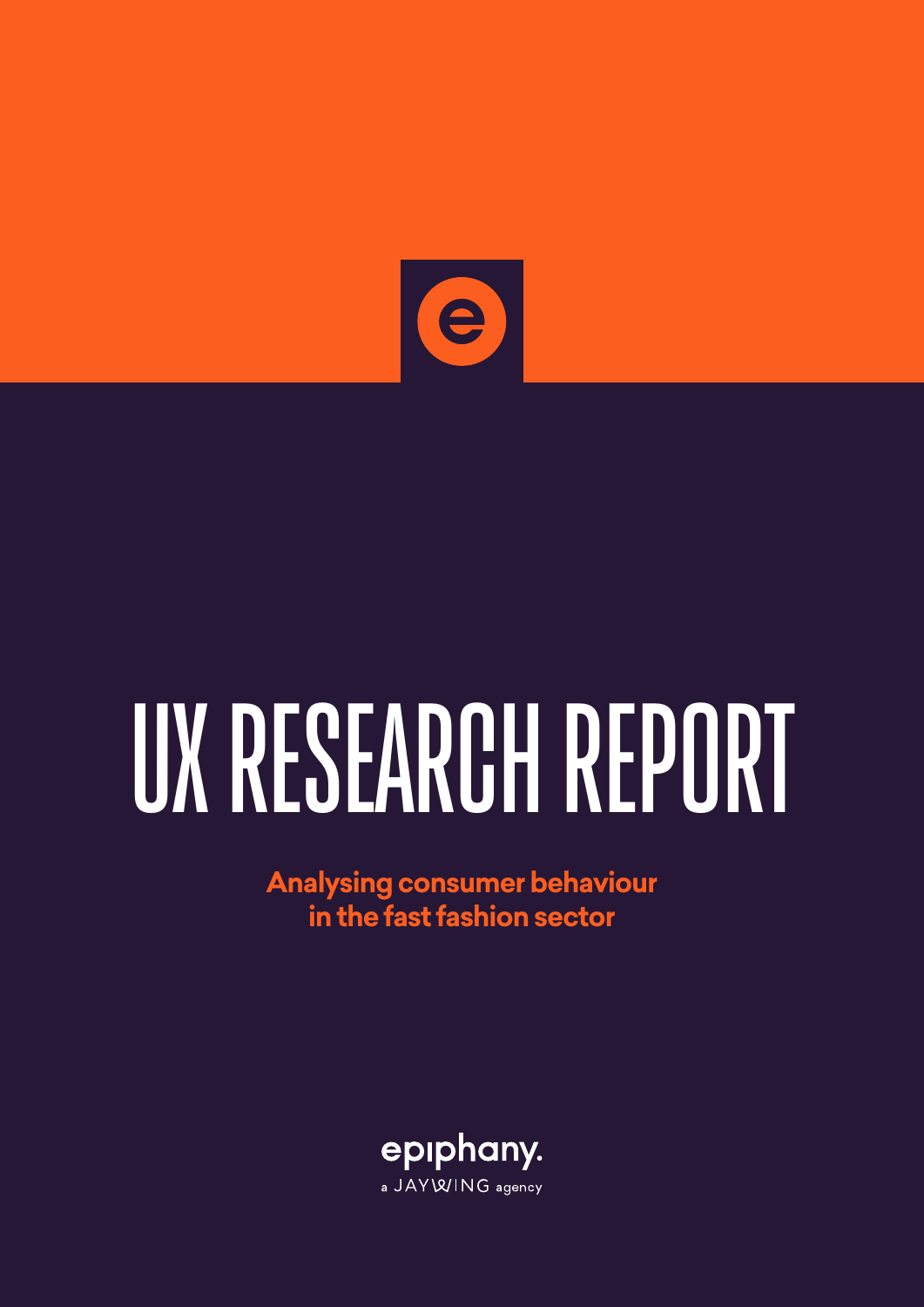## **What does the fast fashion audience look for when shopping online?**

In Epiphany's research lab - Mindseye - we conducted research into how the target demographic for the fast fashion sector looks for certain items online, delving into how the strength of a brand plays a part and what elements contribute best to a conversion.

We welcomed 12 participants to Mindseye and tracked the same shopping journeys on each, on desktop (we'll soon be releasing the same test results for mobile).

In line with the fast fashion target demographic, we tested females between the ages of 21-24.

**Testing theory: Nielsen Norman Group suggest that testing just five people in a usability study is adequate and will reveal as many usability problems as you would usually find in a larger sample size.**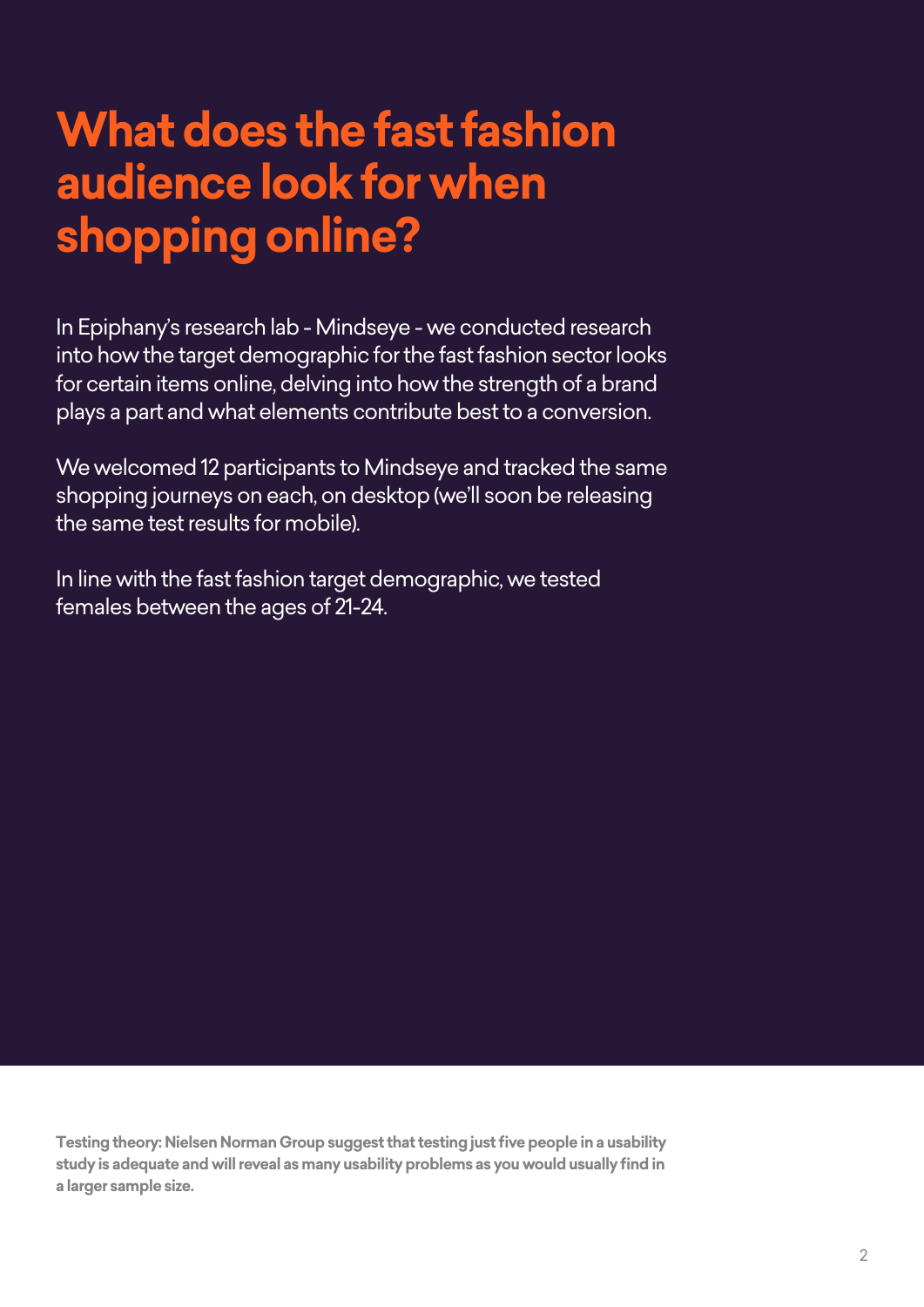## **So, what shopping journeys did we set them on?**

We set our participants the following tasks:

1. Please get started as you normally would to find an outfit for your event. Don't forget to think out loud as you go.

a. Let user browse for a bit, stopping them after a while or if they find an outfit they would like to purchase.

- 2. [Return to Google] You also have a wedding coming up, which you need to buy a blush midi dress for. Please search for a suitable dress, and don't forget to think out loud as you go.
- 3. [Return to Google] A week later, your dress has arrived and you realise you need a pair of nude or gold heeled sandals to wear with your dress. Please search for a suitable pair of shoes. Don't forget to think out loud as you go.
- 4. [Return to Google] Now you need a nude or gold coloured bag to go with your dress and shoes. Please use Google Shopping to search for a suitable bag.
- 5. [Return to Google] Finally, you'd like a pair of gold hoop earrings to wear. Please navigate through the listings on the search results page to find a suitable pair.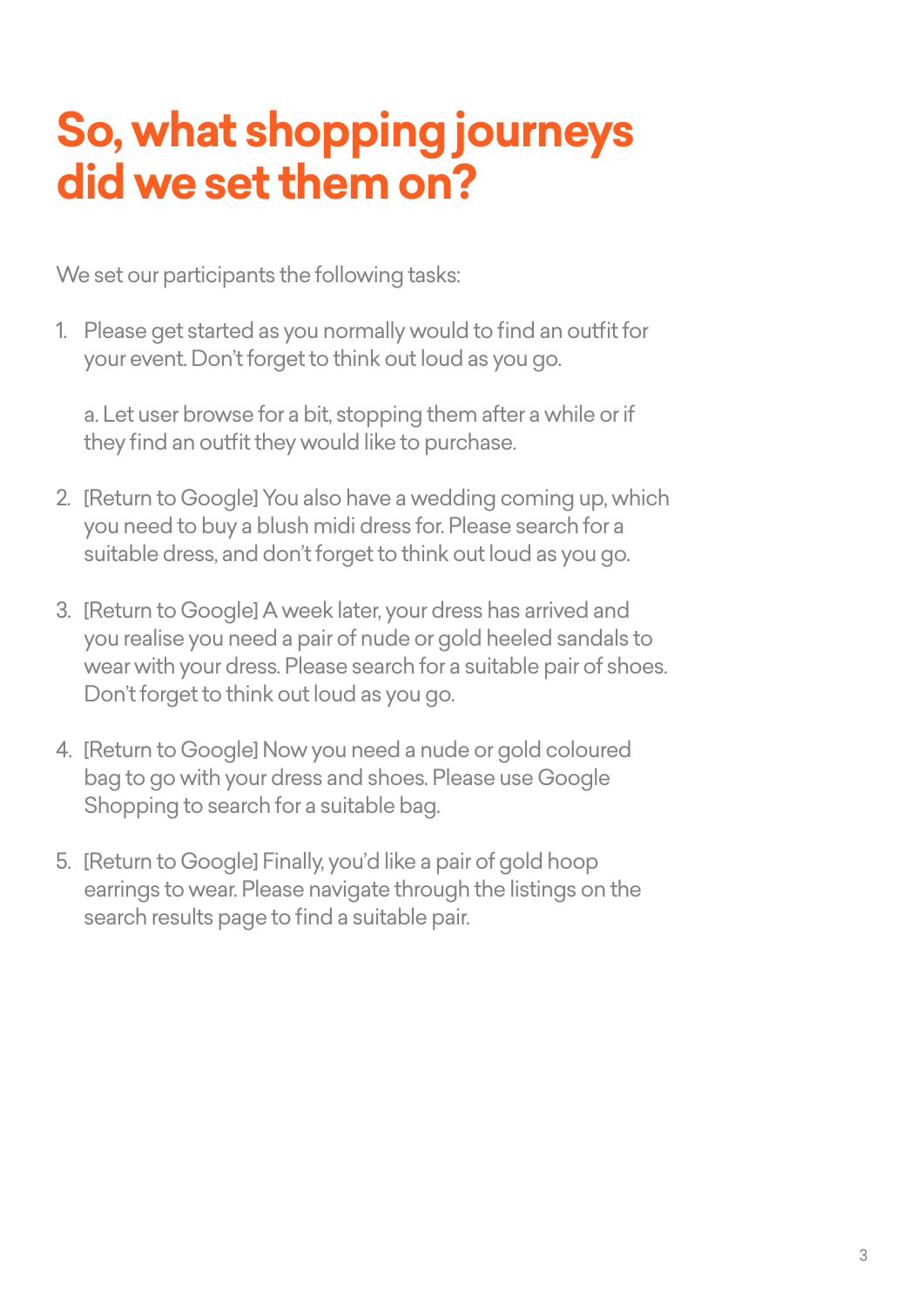### **The results: what key themes did we uncover?**

At the end of our research, we uncovered the following key marketing themes around the way in which users engage with fast fashion websites and brands, and the elements they do and don't find helpful towards conversion.

In addition, for each key theme, our experts have analysed the results and given their top tips you can take to optimise your online presence for conversion.

**92% of users navigated straight to a brand they were familiar with when asked to start looking for an outfit for an occasion they had coming up** 

#### **The importance of brand**

Whilst we already knew being a recognised brand is important when attracting new customers and maintaining a loyal customer base; our research found that this is particularly important when users had no specific outfit in mind.

Each of our users was largely drawn to the brands they already knew and have shopped with before, these included ASOS, Zara, PrettyLittleThing, Boohoo, H&M, Topshop and Shein.

However, research revealed that some users do buy from unfamiliar brands for the right products or price, or as a result of certain trust signals.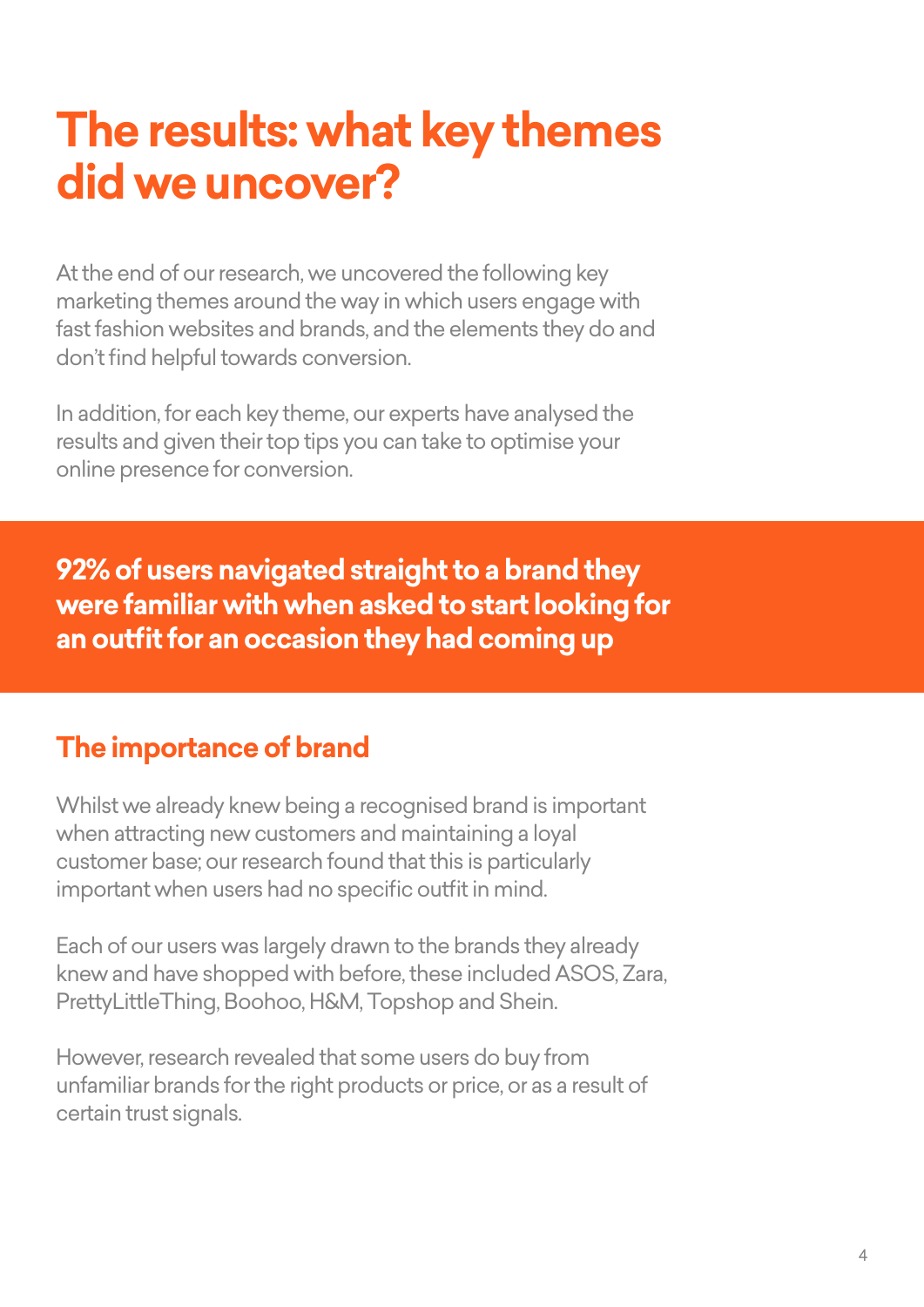These trust signals include friends who have used the same brands, reviews, a good returns policy or as a result of seeing them on social media.

Our users found brands such as Shein and Wish through social media. These lesser known brands are more trusted if users have seen them on Instagram. One user commented that she often looks at a brand's Instagram account to judge whether she can trust them. Official looking Instagram accounts with large followings are often more trusted.

#### **25% of our participants revealed that they wouldn't buy clothes from Amazon or eBay**

We found that users visit different brands for different purposes. Sites such as PrettyLittleThing or other fast fashion stores tend to be used for outfits for nights out but users are willing to pay more for important events such as weddings.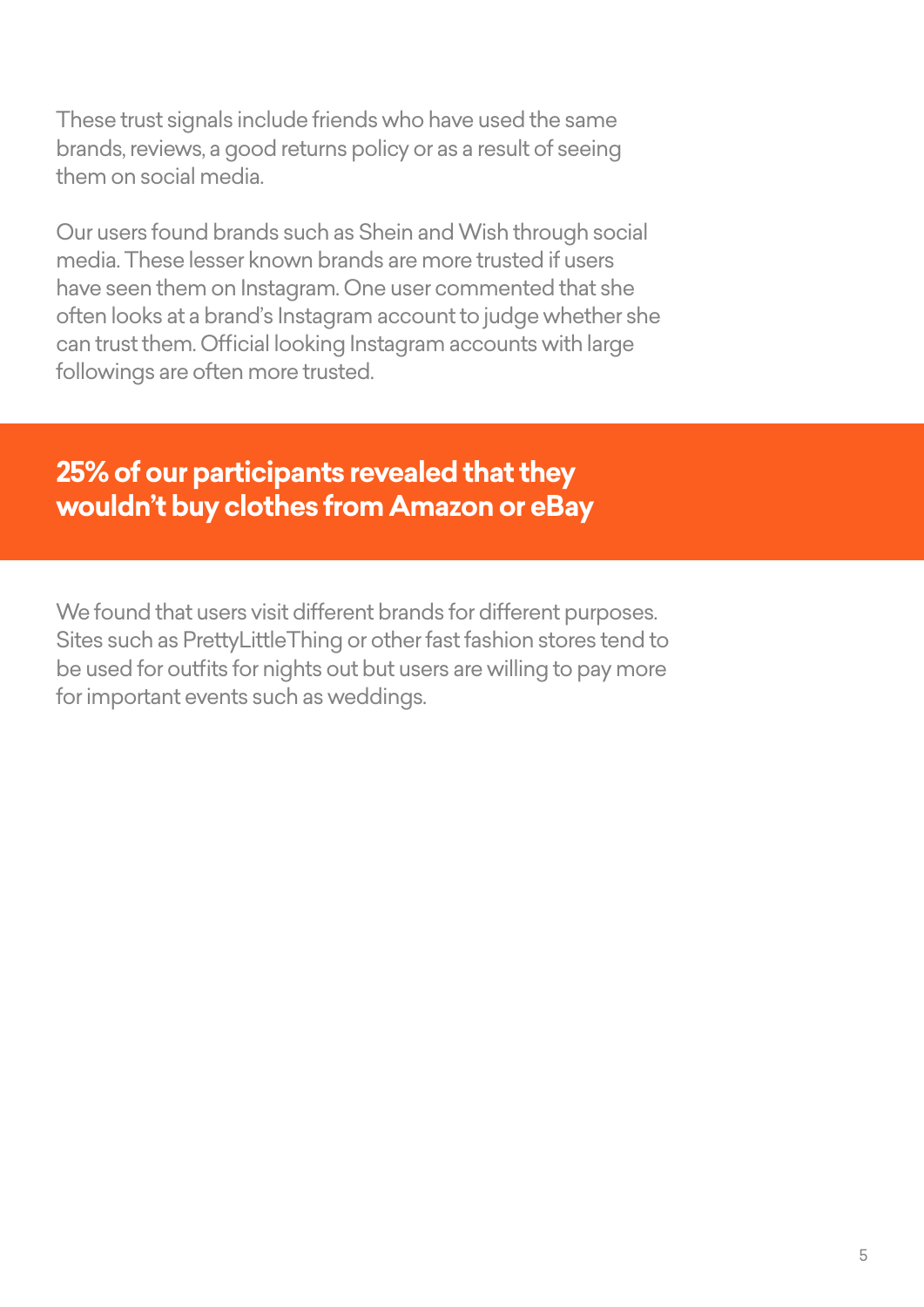Being a recognised and importantly, a trusted brand, is likely to increase both your paid and organic click-through rates as well as on-site conversion rates. Search engines want to provide users with the results they want to see and more often than not, brands are the results they want (and expect) to see.

Here are a few things you can implement within your paid and organic strategies now to start building trust and becoming a recognised brand online:

#### **1. Be consistent with key messages**

Make sure that across all channels and each stage of the user journey, your audience is seeing consistent marketing messaging to promote higher ad recall.

#### **2. Integrate campaigns**

For the best results, you should always be looking to build relationships with your audience rather than always looking for a quick sale. You should integrate your campaigns to build frequency across channels, devices and creative to ensure you become more recognised and, most importantly, trusted.

#### **3. Think about your 'trust indicators'**

From an on-site perspective it's important to ensure trust signals are prominently displayed and clearly communicated.

However, it's not necessarily enough to just add a padlock icon on to your checkout pages or display a Trustpilot rating on your homepage.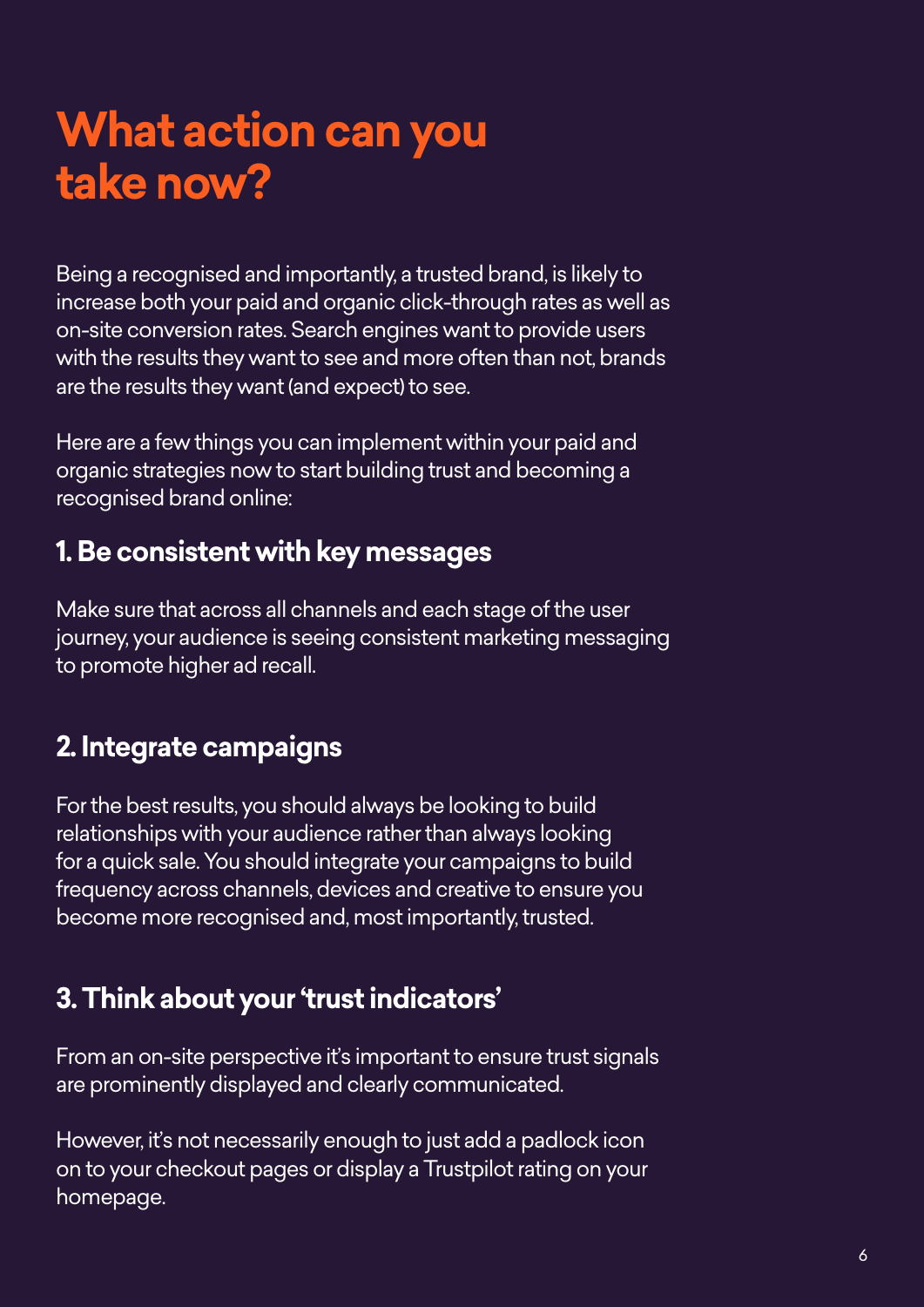Through AB testing, we've seen interesting results relating to trust signals which suggest you need to get the messaging and positioning right and not doing so can have the opposite of the desired effect. As such, we'd recommend continuous, iterative testing of your trust messaging and indicators, including reviews, delivery and returns policies and checkout security.

#### **4. Use visual search campaign types**

As a traditionally text heavy format, the Google SERP can be challenging for brand creativity. Recent products such as Gallery Ads and Showcase Shopping Ads have provided brands with the opportunity to incorporate image-based branding into their PPC ads. These visual ad formats can be used tactically to provide brand recall.

#### **5. Go after longer tail searches**

If you're not well known yet, capitalise on user search behaviour and go after longer tail searches. If searchers don't choose you for "dresses", they might choose you for "blush midi dresses", so make sure you're covering more than just top level pages in an effective, search friendly way.

#### **6. Use appropriate KPIs to measure brand recognition**

Move away from dated last-click models which do not place any value on awareness driving, upper-funnel ad clicks which help to drive brand growth. It's important to use a data-driven approach which fairly attributes credit across the journey.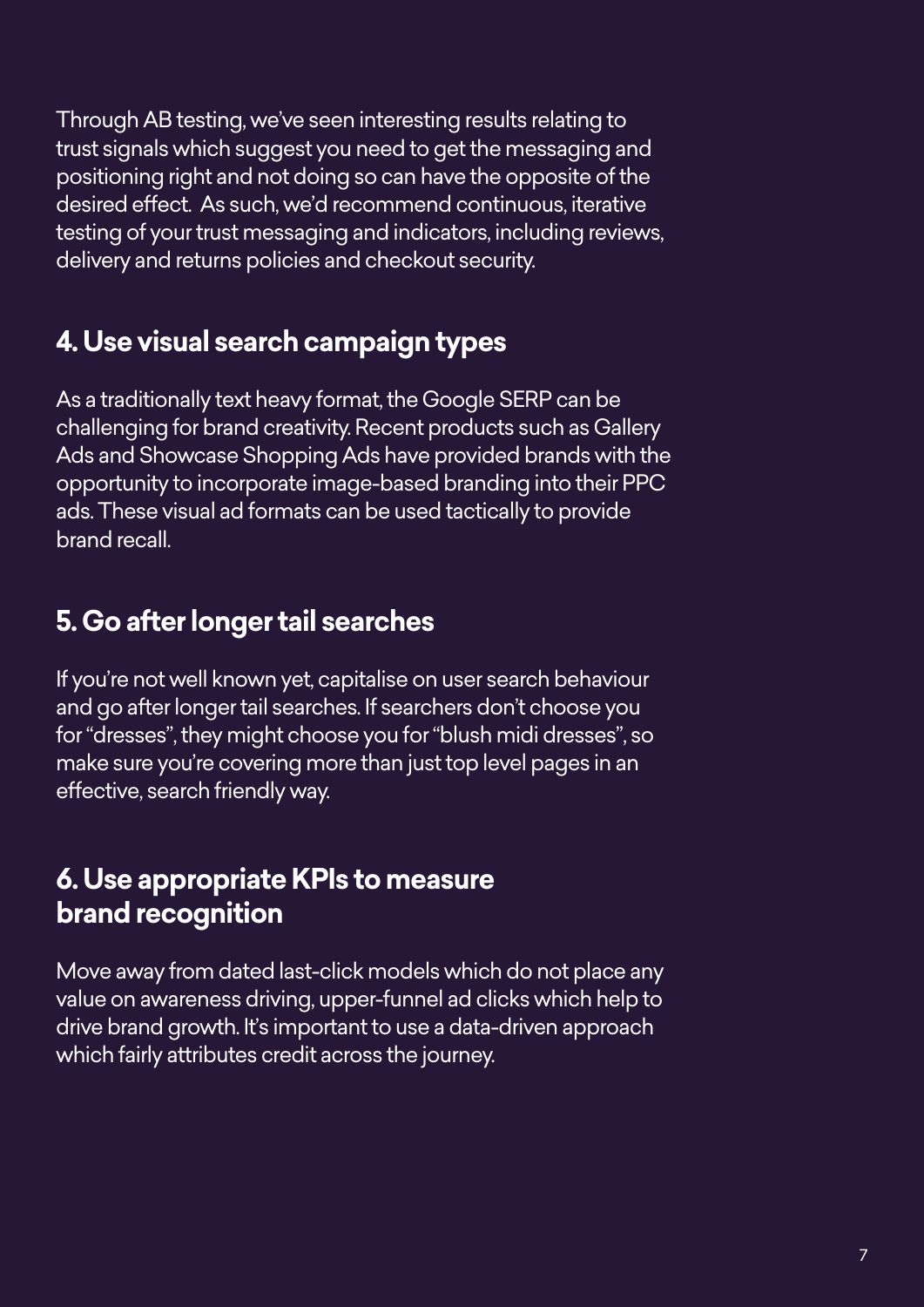## **Engagement with Google's shopping carousel**

Over half (58%) of our users interacted with the Google Shopping carousel, despite not many of them using the Google Shopping tab.

We identified the carousel being used in a number of different ways but mostly - when users were looking for a specific product such as "a pink dress". Some users also use it to get an idea of the type of products on offer as a way to get into specific brand websites, rather than an interest in the specific product shown.

**50% of users commented that they used the carousel imagery as inspiration for the next step in their shopping journey.**

Nearly all of the users who interacted with the carousel also expanded it to the right. We also found that the right-hand side carousel appeared less often but received less attention when it did appear.

Some users didn't appear to know that the carousel results are ads.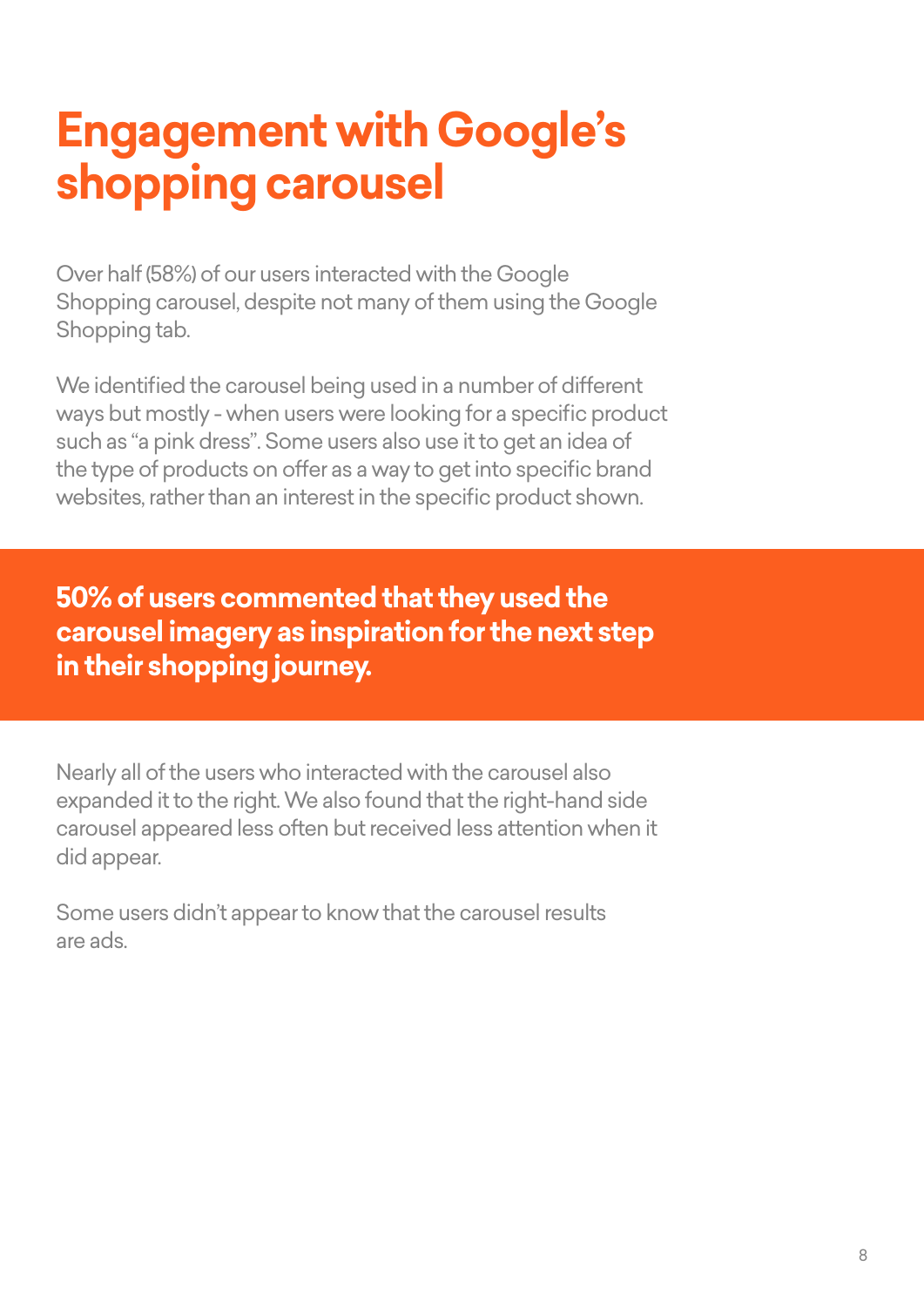#### **1. Use Shopping campaign priority settings**

You should consider the Google Shopping carousel as a shop window to entice customers to your website.

Most retailers have a "hero product" within each category, which draws in interest or is a top-seller. Either way, having a campaign containing these products with 'high priority' enabled will ensure that these are given precedence in the auction over your similar products.

#### **2. Add custom labels to your feed**

If you want to go a step further, segment your shopping campaigns tactically using custom labels. This will add an extra layer of reporting and optimisation capability to your campaign set up.

Up to five custom labels can be used and we have found the following examples useful for fashion retailers:

- Season (Winter, Summer, Autumn)
- Profit Margin (Low, Medium, High)
- Promotional (Clearance, On Sale)

For maximum benefit, combine custom label segmentation with campaign prioritisation settings to give precedence in the auction to the products you want to promote the most.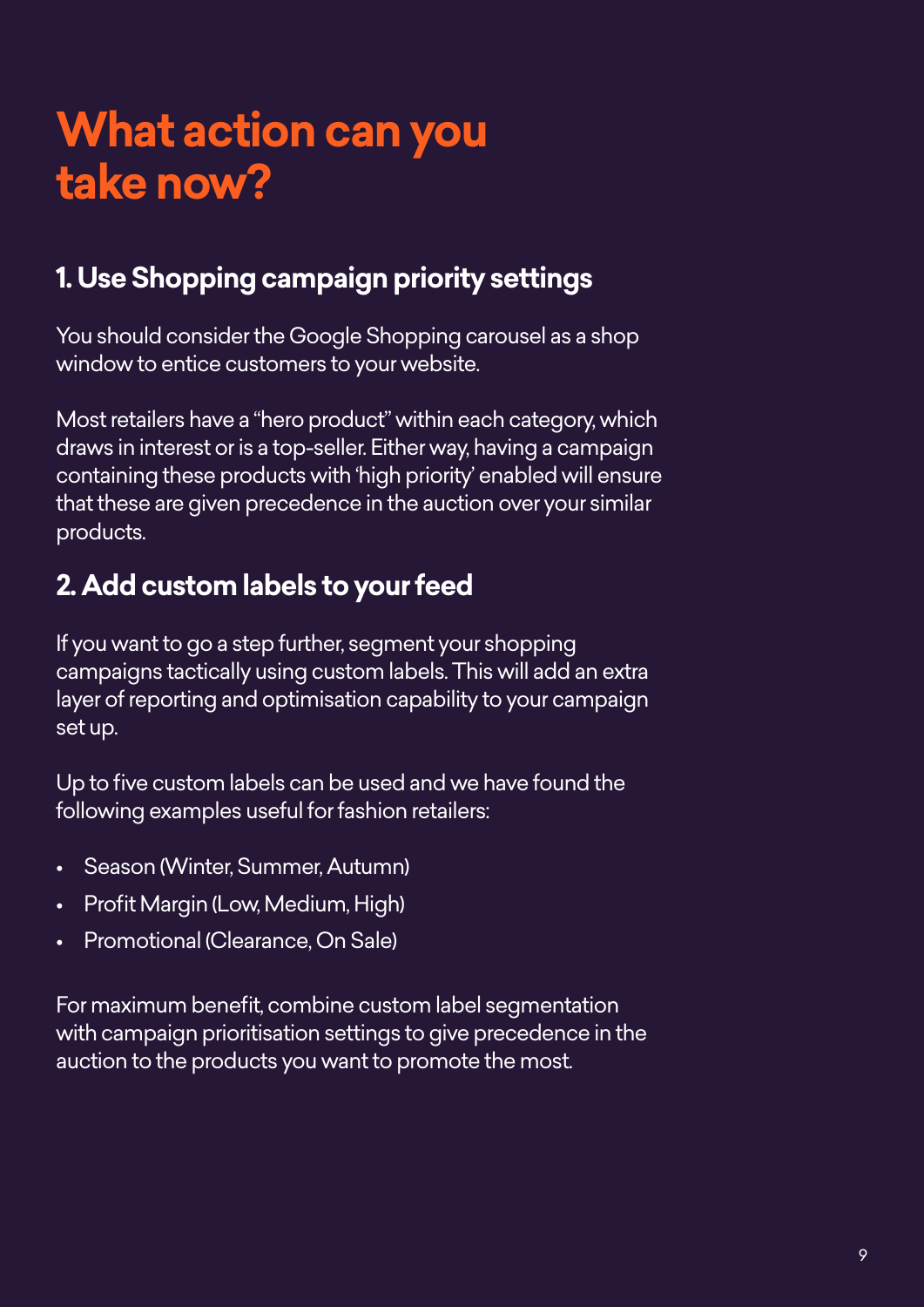# **Google Shopping tab**

Our users commented that Google Shopping looked unfinished, spammy or like an advert like Ebay and not somewhere you would buy clothes.

One user even mentioned that she uses the tab for buying items where quality is less important.

#### **Many of our users (33%) had never used the google shopping tab before**

Many brands have different imagery styles which makes the Google Shopping results less appealing to users. This leads to a low level of trust with Google Shopping, meaning that users still turn to the brands they recognise even when given a range of other options.

In addition, we found a lack of relevancy with Google Shopping on some occasions with a perception from users that Google Shopping is Google searching the web for the most relevant products, rather than the results coming from advertisers.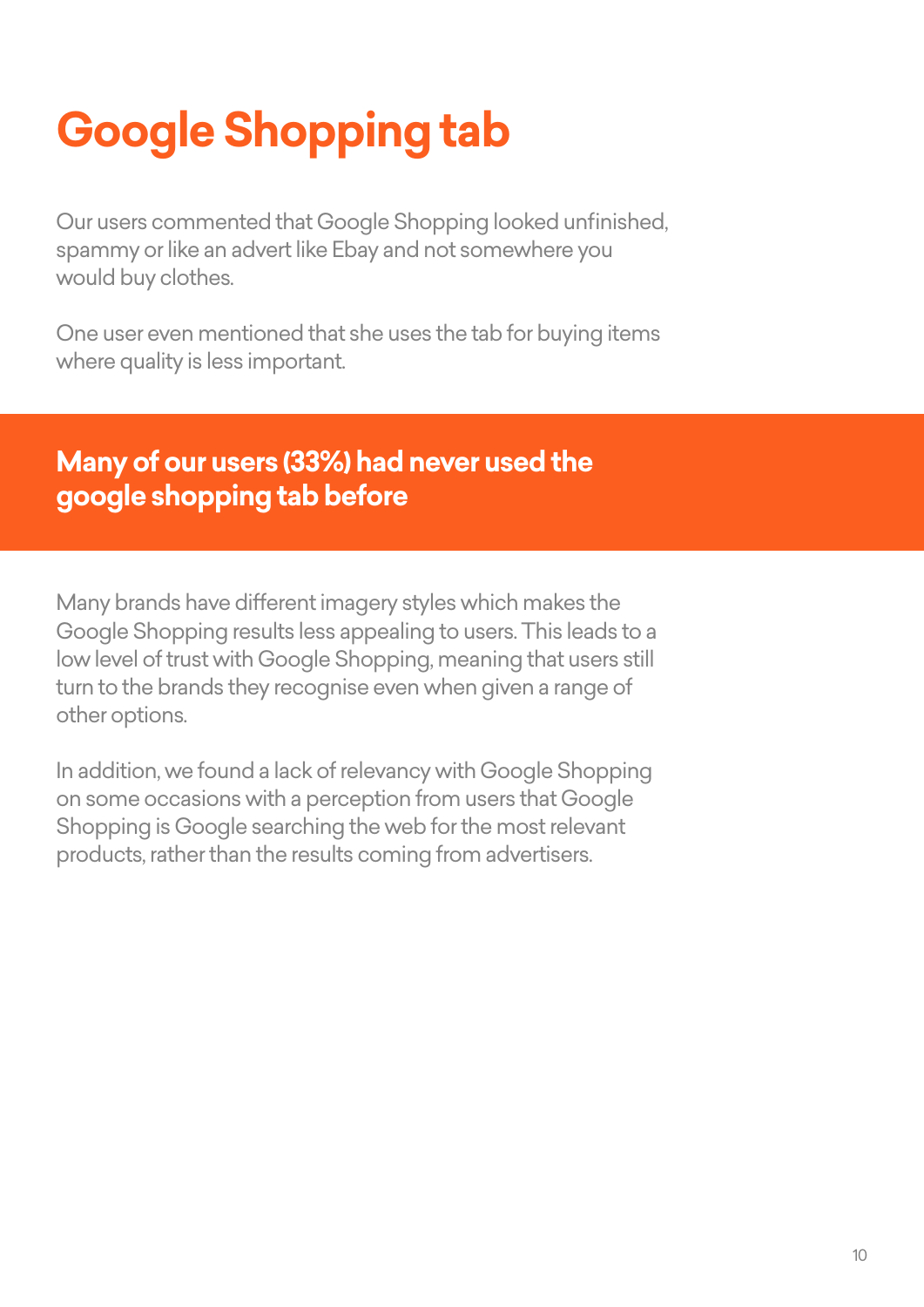Customers will use the Google Shopping tab to compare your products to other retailers. You should always enrich your feed with as much information as possible to make this a smooth experience for your customers.

Ensure that the Google Product Specification is adhered to in your feed. Although some fields may be 'optional', fill in as much information as possible in order to give your products the best chance of showing.

Product titles are the single most important field within the product feed and should be concise. However, they should also contain all key attributes of the products such as colour and size.

Always remember that product titles will match a user's search query, so always choose the names of your products carefully. Anything obscure will be a missed opportunity for traffic and sales.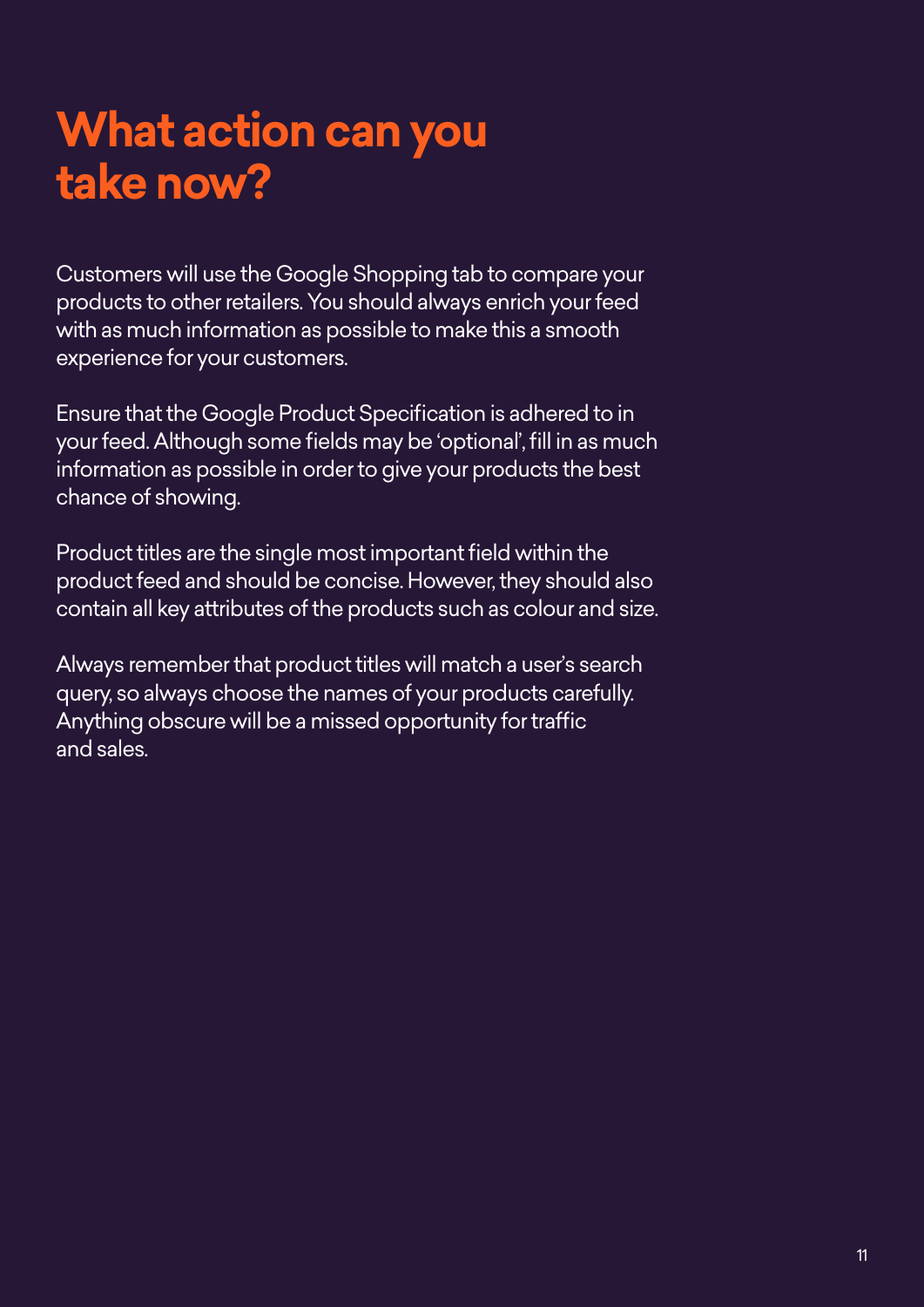## **The impact of imagery**

Several of our users liked fashion products to be displayed on a model as well as on a plain background to provide an idea of how it might look and for scale, especially for items such as jewellery. Our users didn't like brands that displayed products - particularly accessories - only on a plain background.

Our users had a much stronger preference for model imagery, and we found this to be essential for drawing users in, particularly on product pages as most users spend a huge amount of time looking at imagery and videos of the product before they make a purchase.

**Eight out of 12 users mentioned that they like to see images of accessories on models as well as plain backgrounds**

On the other hand; sites such as Zara which has large imagery on the category pages are negatively perceived as it takes much longer to view all of the products on offer.

Some users also dislike sites displaying a variety of different brands (e.g. Next or Debenhams) due to different photography styles, with some using picture backgrounds and others using plain backgrounds. However, ASOS seems exempt from this as they appear to create their own imagery.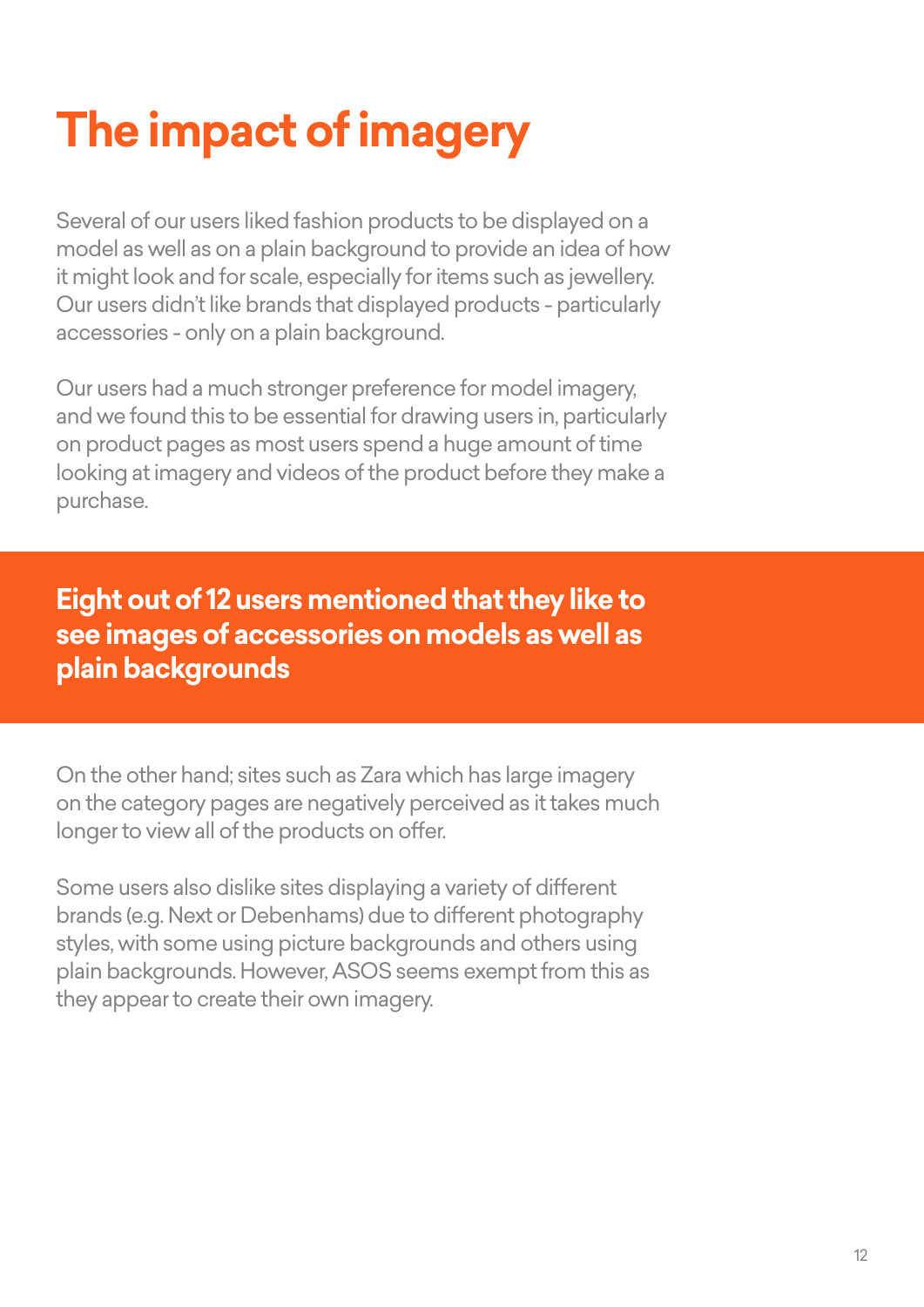Many of the themes around imagery highlighted in our research present opportunities from an optimisation point of view.

#### **1. Test image types**

Test the impact of model Vs. product shots to allow you to understand the role of different image types at different stages of the customer journey. For example, do model shots work best on lister pages?

#### **2. Use high quality images**

Image quality is also key from a conversion perspective. Imagery should always replicate the in-store experience as much as possible.

Multiple angles and images of any key product details can all help users to fill the gaps when browsing online and make a confident and informed purchase decision (which, in turn, should positively impact returns rates).

#### **3. Optimise images**

Image search has long had something of a place in search, even if it is a small one. Images rarely drive organic traffic to a site, however, the effort to optimise images is minimal so it's definitely worth doing.

Simply titling the image with something relevant and adding a descriptive alt tags works for both SEO and accessibility purposes.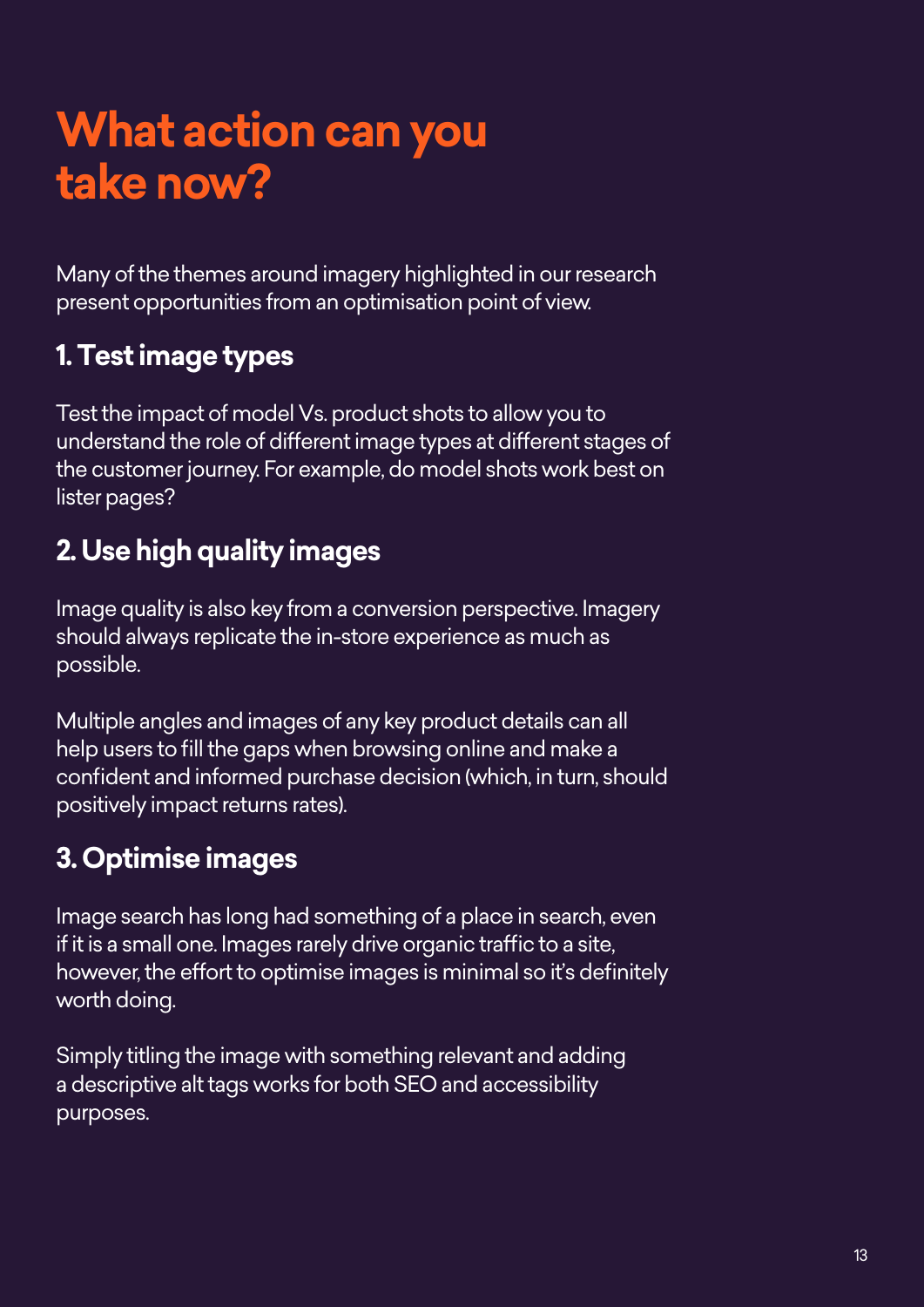Alt tags are added to your images so that, should the image fail to load, descriptive text will be displayed in its place and ensures that users can still understand the content of the page. Describing the image and including your keywords is important for both search engines and users to make sense of it.

However, be careful not to use excessively large imagery because it can play a huge role in slowing your site down which is far from optimal for users or search.

Site speed is important from both an SEO and UX perspective so always make sure your images are appropriately sized as well as titled and tagged.

#### **4. Optimise Gallery Ads**

When it comes to Google Shopping ads, brands are limited to the use of the standard Product Listing Ads format, which does not allow for any model/lifestyle imagery.

However, over the last few years, visual search has become more prominent within paid search, with new ad formats such as gallery ads giving retailers the opportunity to be more creative with their brand on the search results page.

Gallery ads are a swipeable, image-based ad unit that appears at the top of the search results and can feature up to eight images.

Our recommendation for Gallery ads is to test a range of different creative styles in order to measure the most effective, ranging from lifestyle/model imagery, to more product focused.

Another creative format across Shopping 'Showcase Shopping Ads' will also typically show for more upper funnel related queries (i.e. think more 'buy dresses' than 'buy red frilly prom dress'.

So, segment your showcase shopping campaigns by category and choose a creative which will be appropriate for a wider range of queries within that category.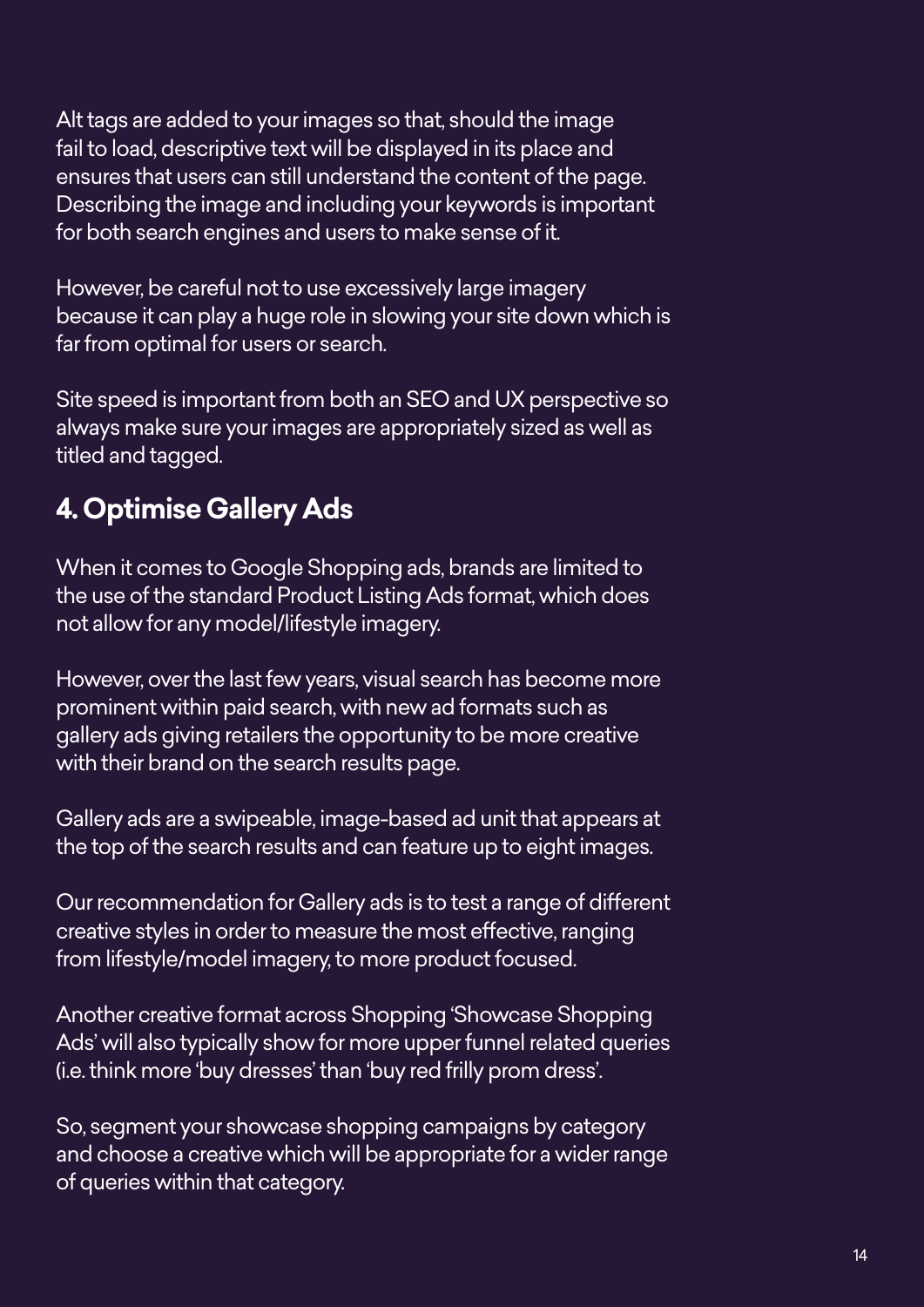#### **5. Create product videos**

The introduction of product videos is also worth exploring. Pick a high traffic category of set products and commission product videos to allow you to understand the impact and build a business case for wider implementation.

#### **6. Grab attention with display ads**

With so many advertising messages out there, when users see display ads, it's more important than ever to grab their attention enough for them to click through. And great imagery is the best way to do this. What are our best practice tips for your display ad imagery?

Be relevant

Users are much more likely to click on an ad that they feel is relevant to them, their needs and their situation. Understanding your target audience and tailoring your messaging and imagery to them and their place in the customer journey will help to drive success.

Be consistent

Always maintain consistency in the imagery of your display ads. Creating a consistent message and helping users to match your ads together when they see them across the internet will not only improve brand recognition, it will also help to build trust with customers which, as we mentioned earlier, is an important factor in any campaign.

Your ads should always match your site design because this provides a more consistent experience when users do click through. If they find something completely different on your landing page, they're not likely to stick around.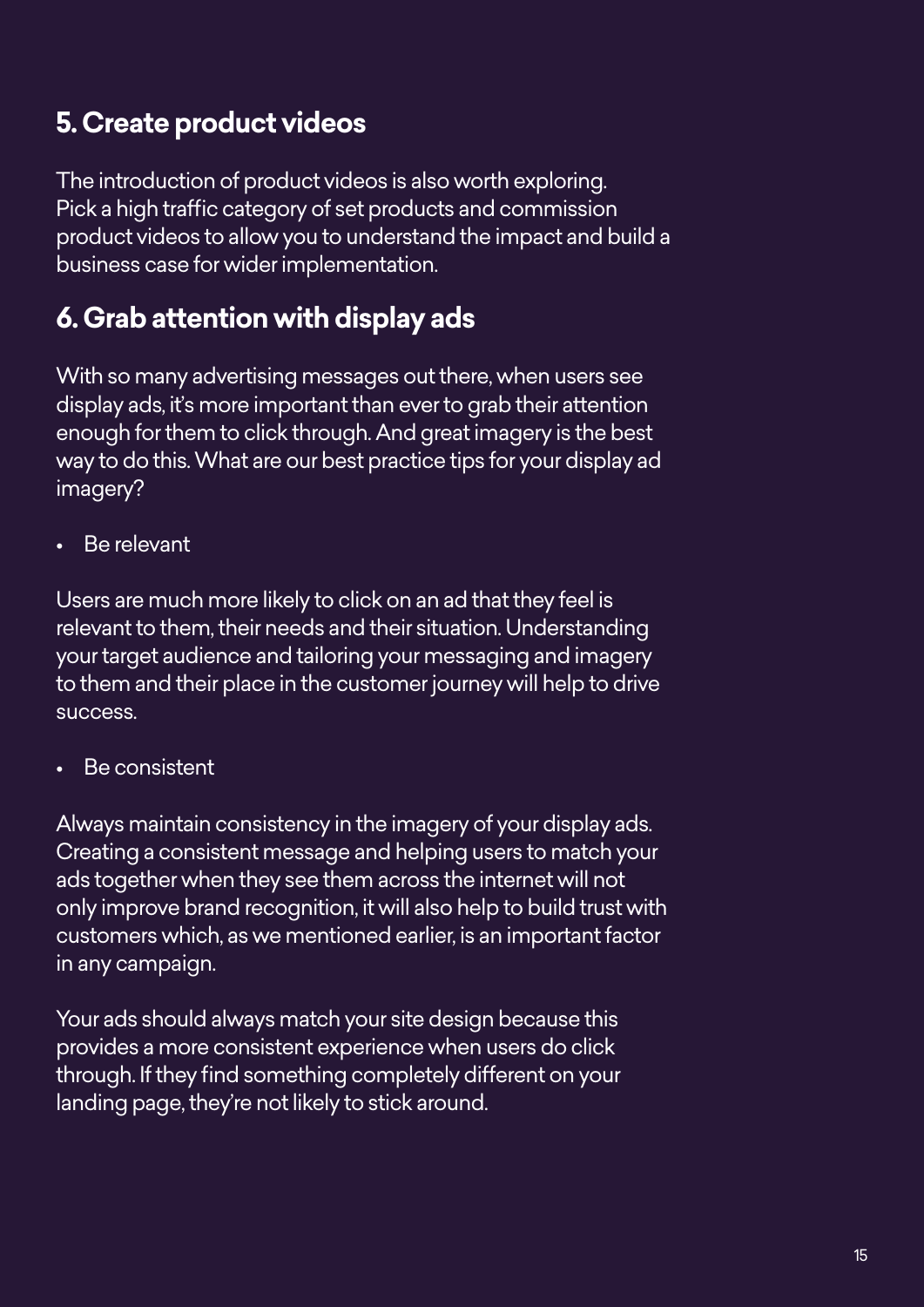• Be clear, keep it simple

Crowding your display ads with busy pictures or too much information is more likely to turn users away than entice them to click.

When it comes to display imagery, keep it simple. Ads that utilise white space and that look clean and simple, with a clear CTA are far more likely to be successful.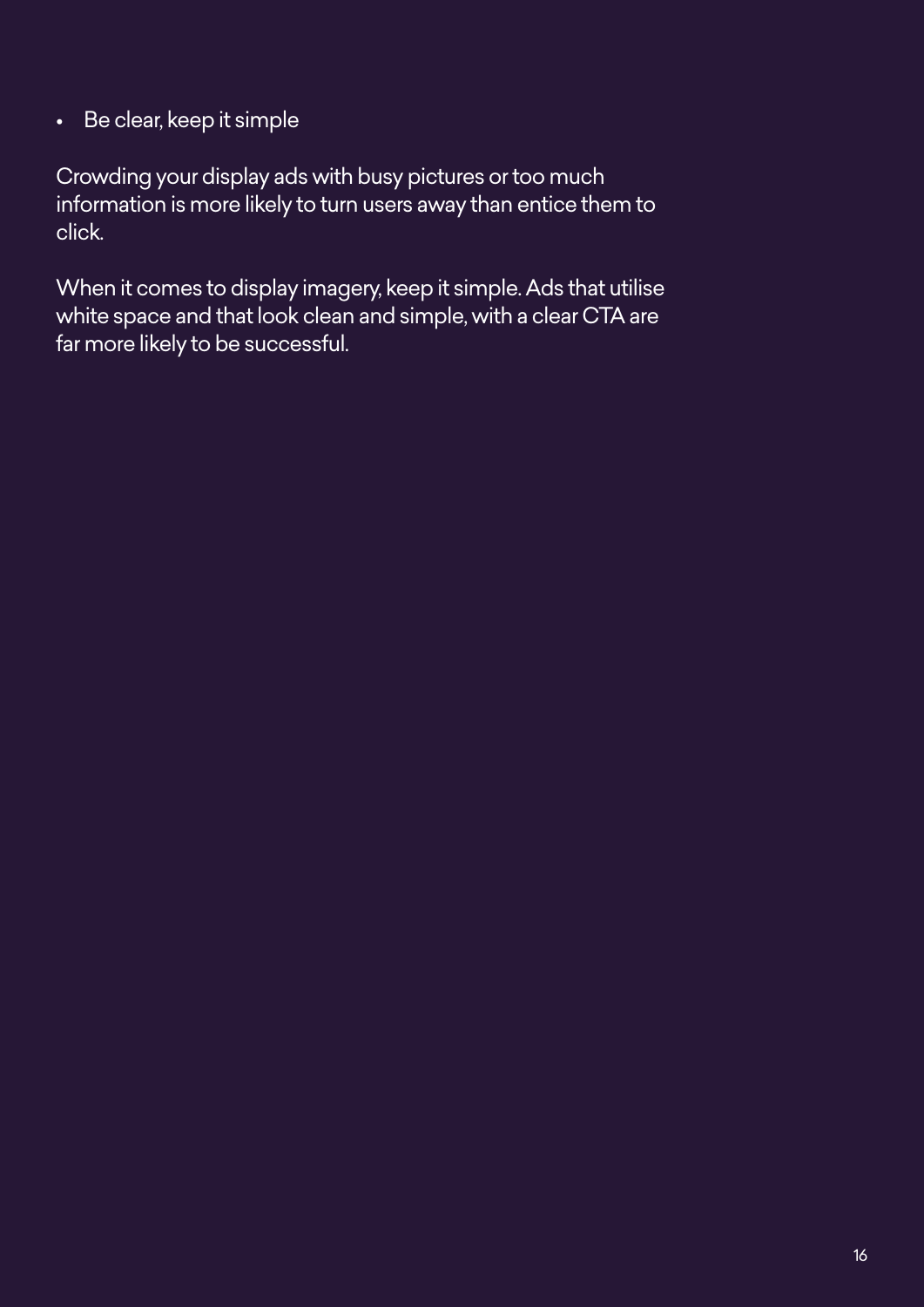## **Interaction with PPC ads**

Many of our users (42%) were observed clicking on branded PPC ads when searching for the brand they wanted to visit in Google. However, later in the study, 40% of users claimed that they generally don't click on ads when shopping online.

Some users did not seem bothered by adverts (especially branded ones) but many claim they are annoying and not relevant.

One user stated that she doesn't trust ad messaging such as "80% off" because she feels that it's not always true.

#### **Some of our users associate ads with being spammy and untrustworthy**

Some users claim that they click whatever comes up first but have been observed hovering over a brand's PPC ad, then scrolling and clicking the organic listing instead.

Seven participants stated that they do not click on ads. This was due to a number of reasons including:

- Knowing how ads work so ignoring them without looking at the brands
- The brands in PPC ads are not recognised so participants will not click on them as they would never buy from those brands anyway
- Participants find ads untrustworthy and referred to friends who have been scammed for festival tickets from websites that are not real
- One participant felt that ads were unlikely to be relevant to what she was looking for

Three participants stated that they would click on paid search results because it doesn't matter that they are ads, they still direct you to the right website. Some participants stated that they would have looked at the websites advertised anyway but some said they often didn't recognise the brands but would click anyway.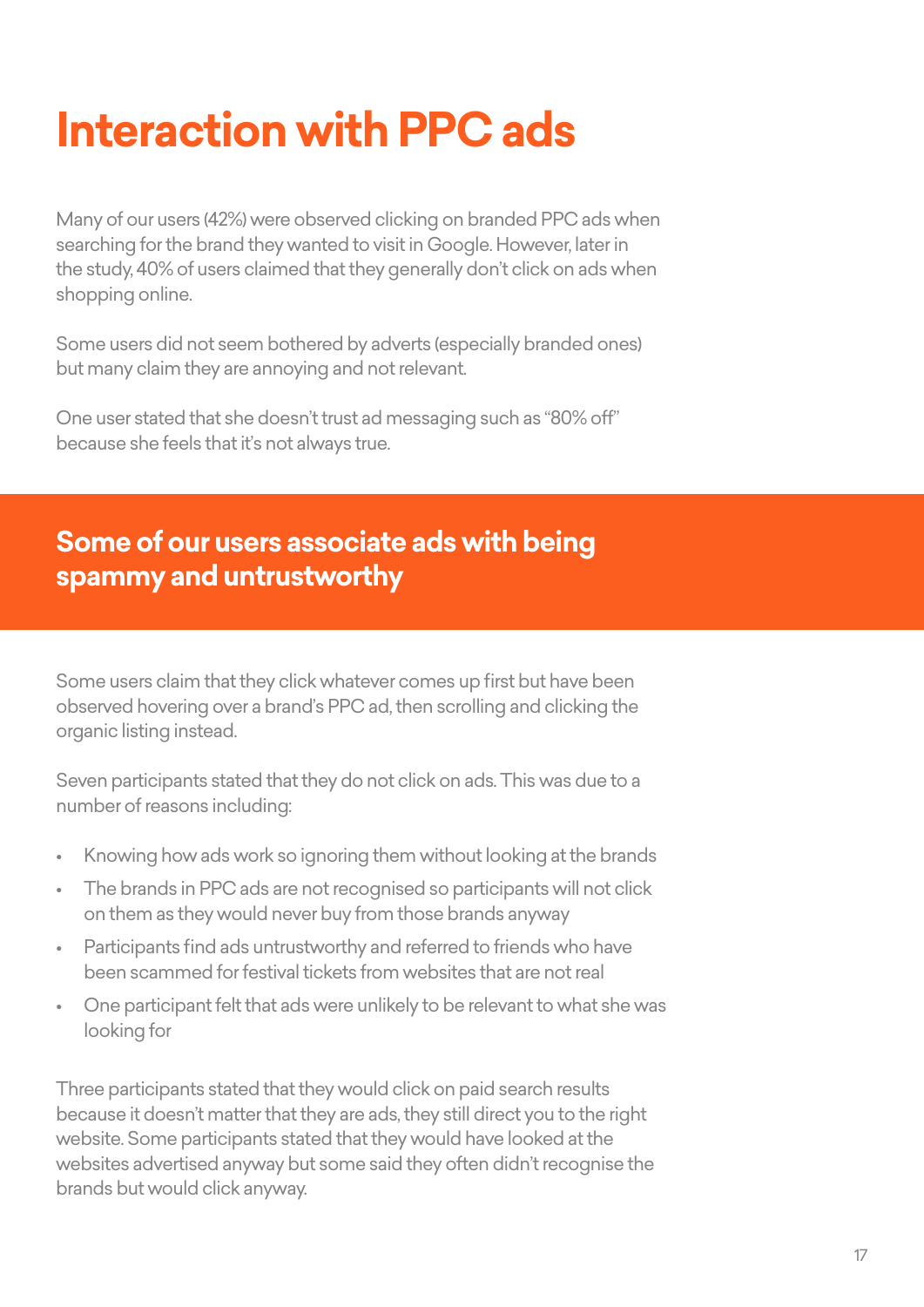When it comes to PPC ads, you should only pay for brand searches when you need to. Many retailers was a large proportion of their budget by paying for brand clicks, when there was a high chance they would have received the traffic anyway through organic search.

If you are facing competitor bidding activity, there may be more of a need to bid on brand terms. However, a brand incrementality test will prove the value of this.

If your strategy is to bid on Brand, ensure that you are getting the most out of this spend by enriching your advert with as many ad extensions as possible.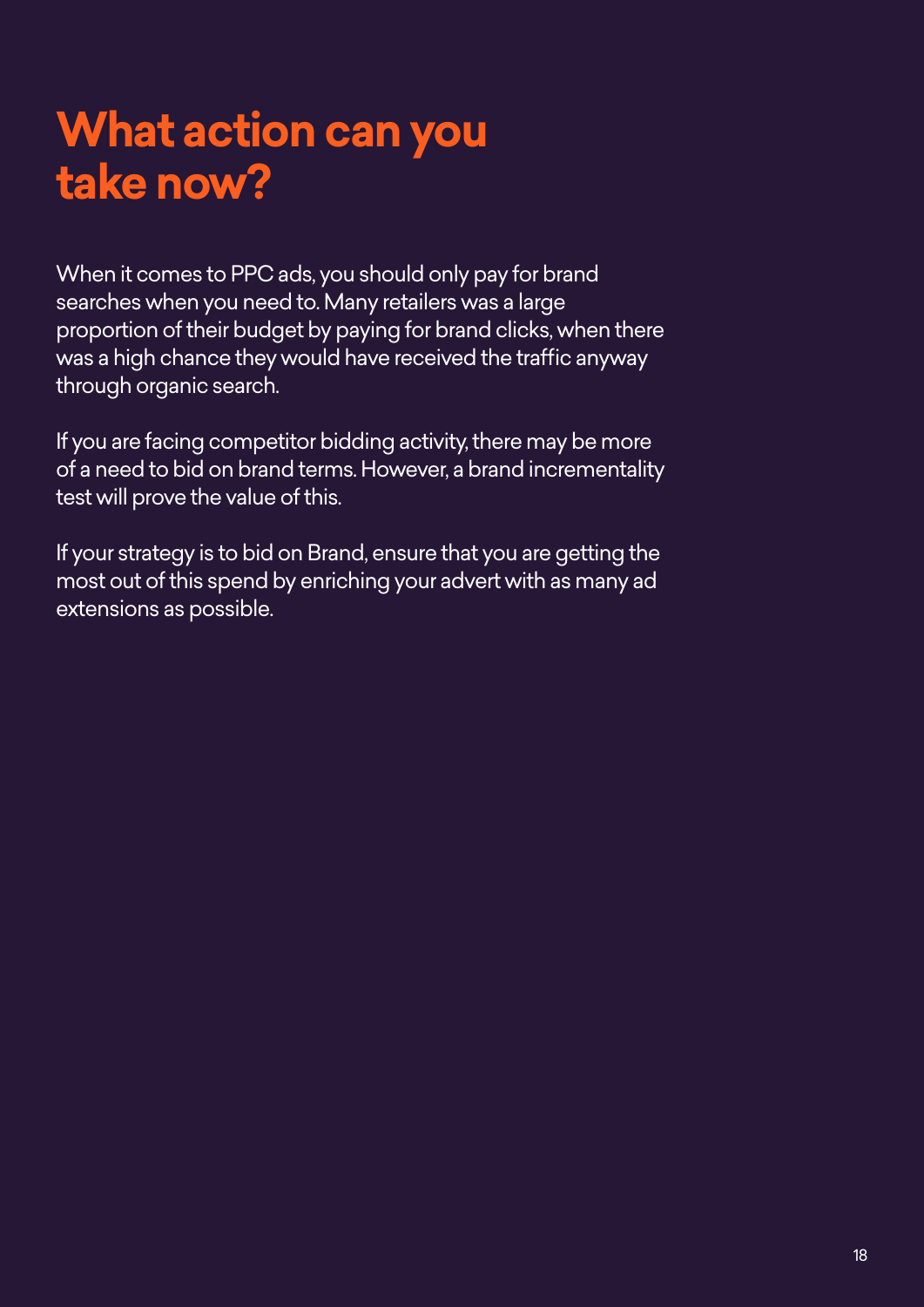## **The ability to filter and save products**

On-site filters were found to be very important, especially for sites such as ASOS where there are a huge number of products.

One user was more likely to use filters that were open and visible, such as on the PrettyLittleThing website. Another user didn't notice the Zara filters until they were pointed out because they were in small text and hidden in the top right corner of the page, it's important for filters to be prominent on every page to help users find them.

One user found product filters can often be unreliable, showing results for something they had already filtered out, or vice versa.

#### **83% of our users interacted with filters extensively**

We found that 25% of users don't always like to filter too much because they don't want to narrow the products down too much and miss out on products.

Many users (67%) use some filters and scroll through lots of results while opening items in new tabs.

Some users use on-site wishlist functions when deciding on which items to buy. Others use the basket as a wishlist.

Some users also open products in a number of new tabs and after they have lots of tabs open they go through and narrow the items down to the ones they like the most.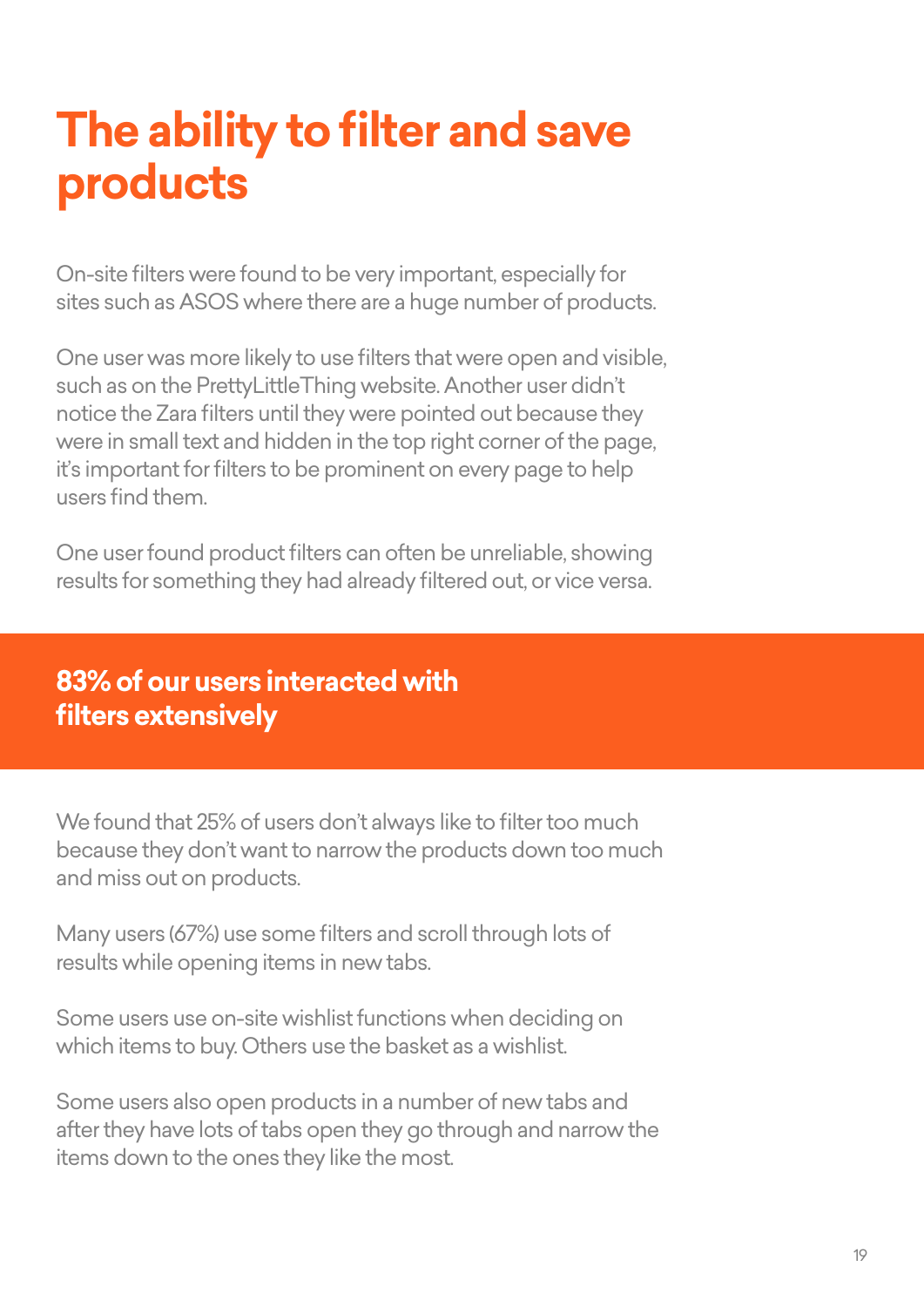From a UX perspective, filters can be both a blessing and a curse. On one hand, they allow users to narrow down products to a more relevant list, personalised to their needs.

On the other hand, they can be a tricky piece of functionality to get right, especially on mobile devices.

There are a huge number of UX best practices around filters which should be considered such as ensuring the number of filters applied is displayed, allowing users to remove individual filters as well as clear them all and show them when filters have been successfully applied.

#### **1. Use data to aid the user journey**

The key to creating filters that help rather than hinder the user journey is data.

Having a solid understanding of which filters are being used and how many filters are being applied in which categories can help you to optimise accordingly.

For example, opening filters on a mobile device generally results in an overlay appearing. Some sites allow users to select multiple filters and then opt to view results by clicking a CTA, whereas others will automatically close the overlay when users have made their first selection.

Which of these options is right depends entirely on your specific business and users. Understanding how many filters are added in general will help you make informed decisions.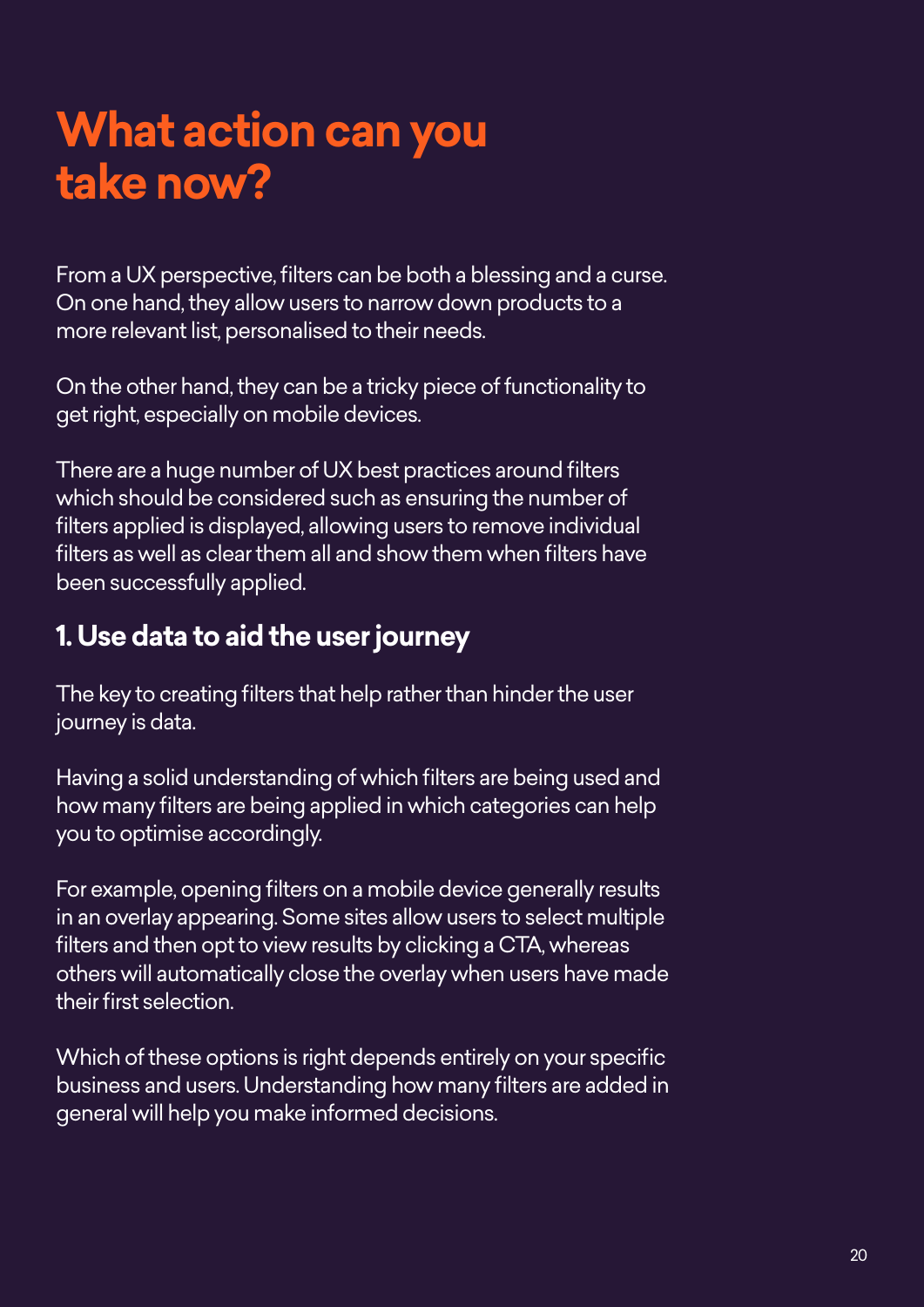#### **2. Utilise wishlist features**

Providing users with a wishlist can help them to collate and narrow down their selections, supporting their decision making. However, wishlists can also have further reaching benefits such as loyalty and cross-device tracking.

Encouraging users to collate wishlists naturally encourages returning visits, building loyalty and over time helping to support brand building efforts.

Wishlists provide an opportunity to offer users a compelling reason to sign up for an account. This means you'll be able to track more of your users across devices and as such get a clearer picture of overall user behaviour to support optimisation efforts.

#### **3. Create strong PPC quality scores**

If your website has functionality that allows dynamic URLs based on website filtering options, this can be an effective way to create highly specific, deep-linked PPC landing pages.

Creating highly targeted ad groups with keywords specific to product sub category, size, colour and type and using website filtering options to display these relevant products will provoke strong quality scores and conversion rates, which will result in a strong user experience and a more profitable campaign.

#### **4. Build long tail organic traffic**

When it comes to SEO, filters are both a blessing and a curse. They simultaneously open us up to a huge amount of long tail traffic but, at the same time, can create hundreds of thousands of shallow pages for Google to crawl.

To overcome this, make sure you are working in both directions. Noindex anything that you don't want to appear in search, usually with an on-page meta robots tag to retain flexibility.

On the other side, spend time improving the pages you want to be indexed to help them perform as well as possible.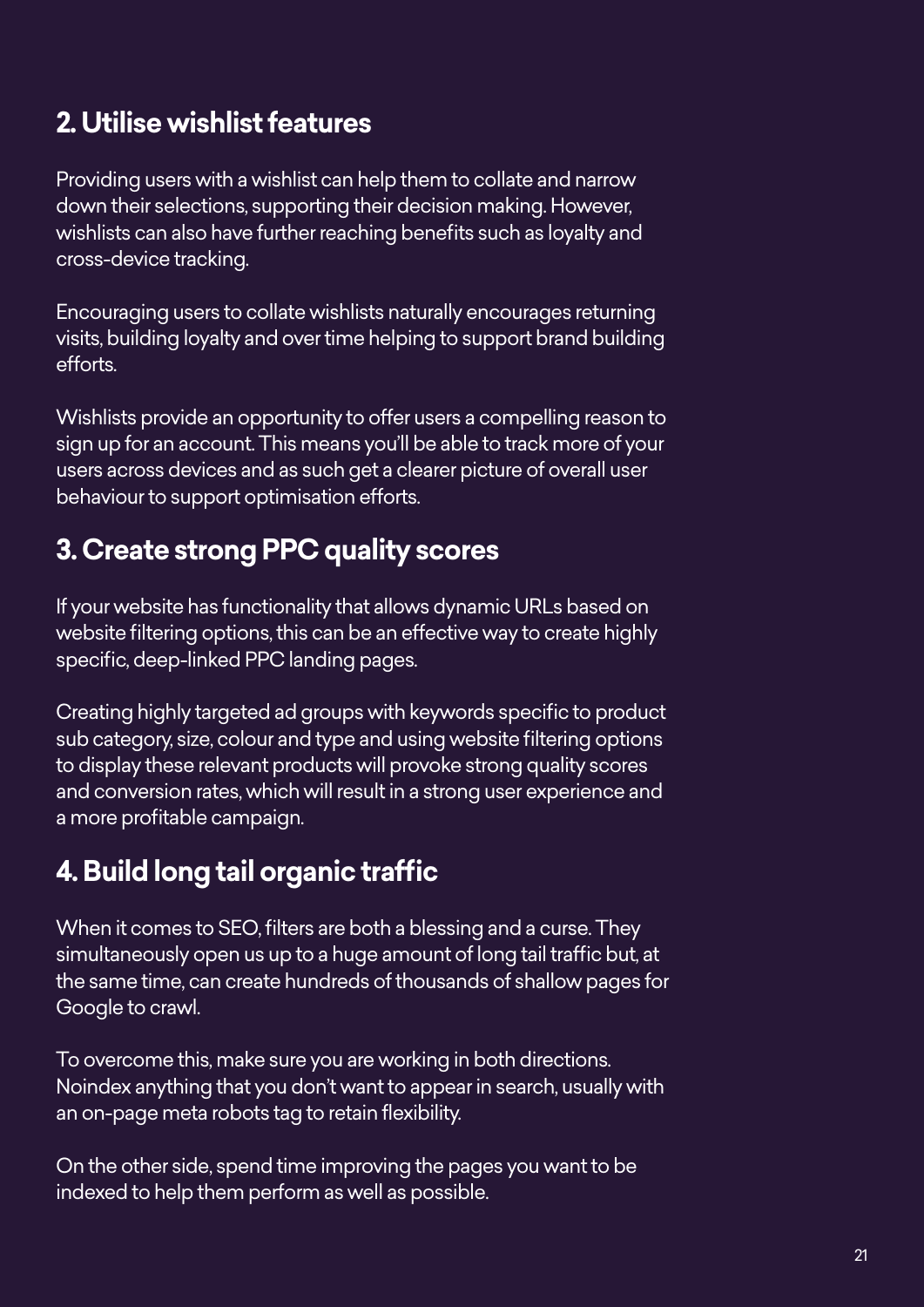## **The influence of social proof**

Reviews are an important factor in the buying journey for some users but are not always as important as you might expect. Eye tracking data shows that star ratings on Google Shopping results went mostly unnoticed.

If their friends have already used unfamiliar brands, users are much more confident in using them themselves. One user likes to read product reviews, particularly for items such as shoes, to see how others have found the fit.

**Only five out of 12 of our users mentioned reviews as being important when they are unfamiliar with a shop or they want to see what the product is like**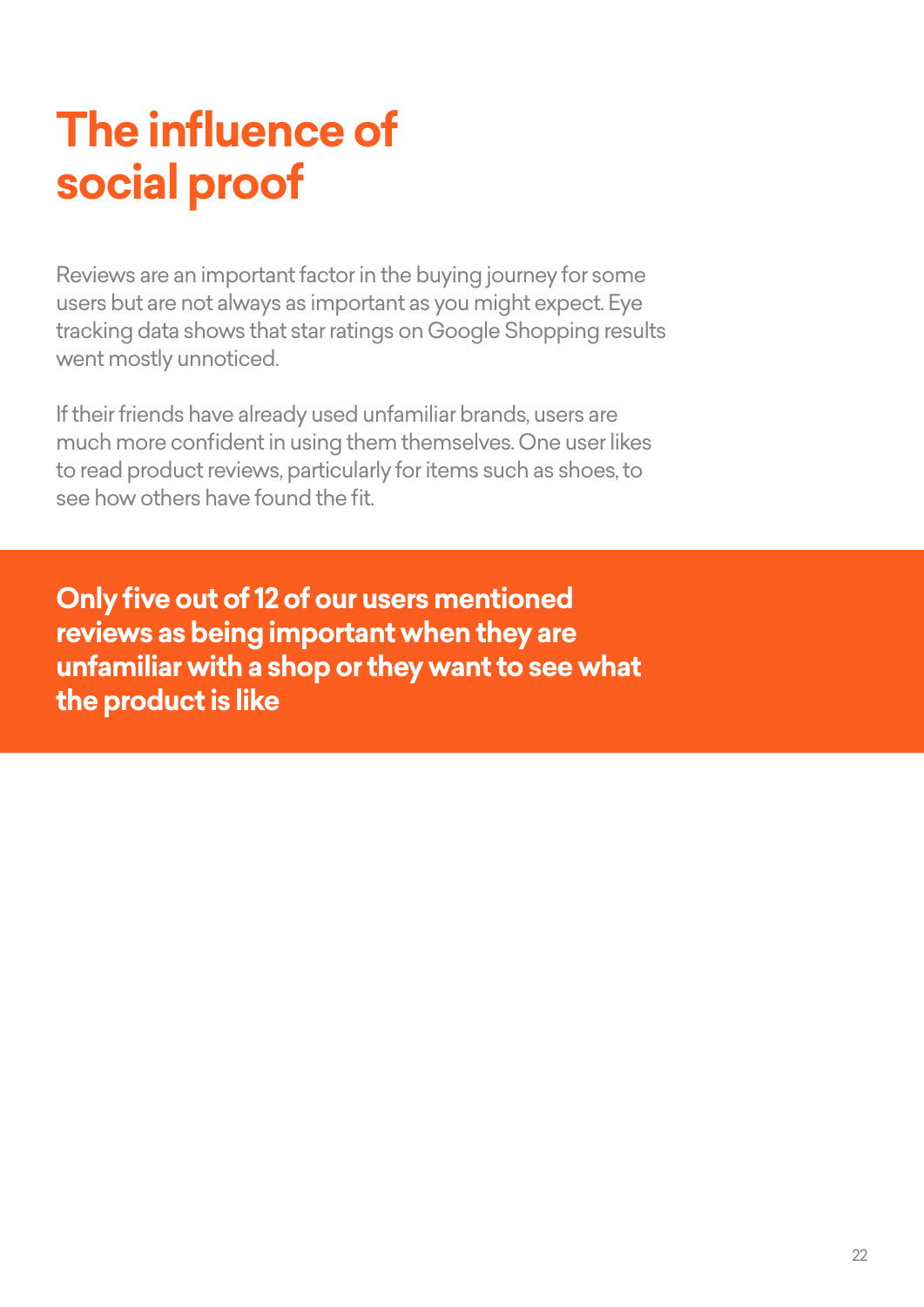#### **1. Use seller ratings**

We always recommend the use of Google 'seller ratings'. Google collates these from reputable sources that aggregate business reviews.

Seller ratings are an automated extension type that showcases advertisers with high ratings which appear below text ads, as a five star rating, to help users find businesses that offer quality services. The rating is a reflection of the customers' overall consumer experience and if they're strong, they will help consumers to put more trust in your brand.

If your website has the functionality to collate product reviews, Google can also show star ratings on Shopping ads and, in some instances, on Google product listings.

These ratings are great for helping shoppers with their purchase decisions, driving more qualified shoppers to your product pages. Product Ratings appears as a one to five star rating system and a count of total reviews. These star ratings represent aggregated rating and review data for the product, compiled from multiple sources including merchants, third-party review aggregators, editorial sites and consumers.

#### **2. Utilise star ratings**

Many brands can trigger star ratings in Google search results through the use of schema, though this changes on a regular basis so always keep an eye on the news.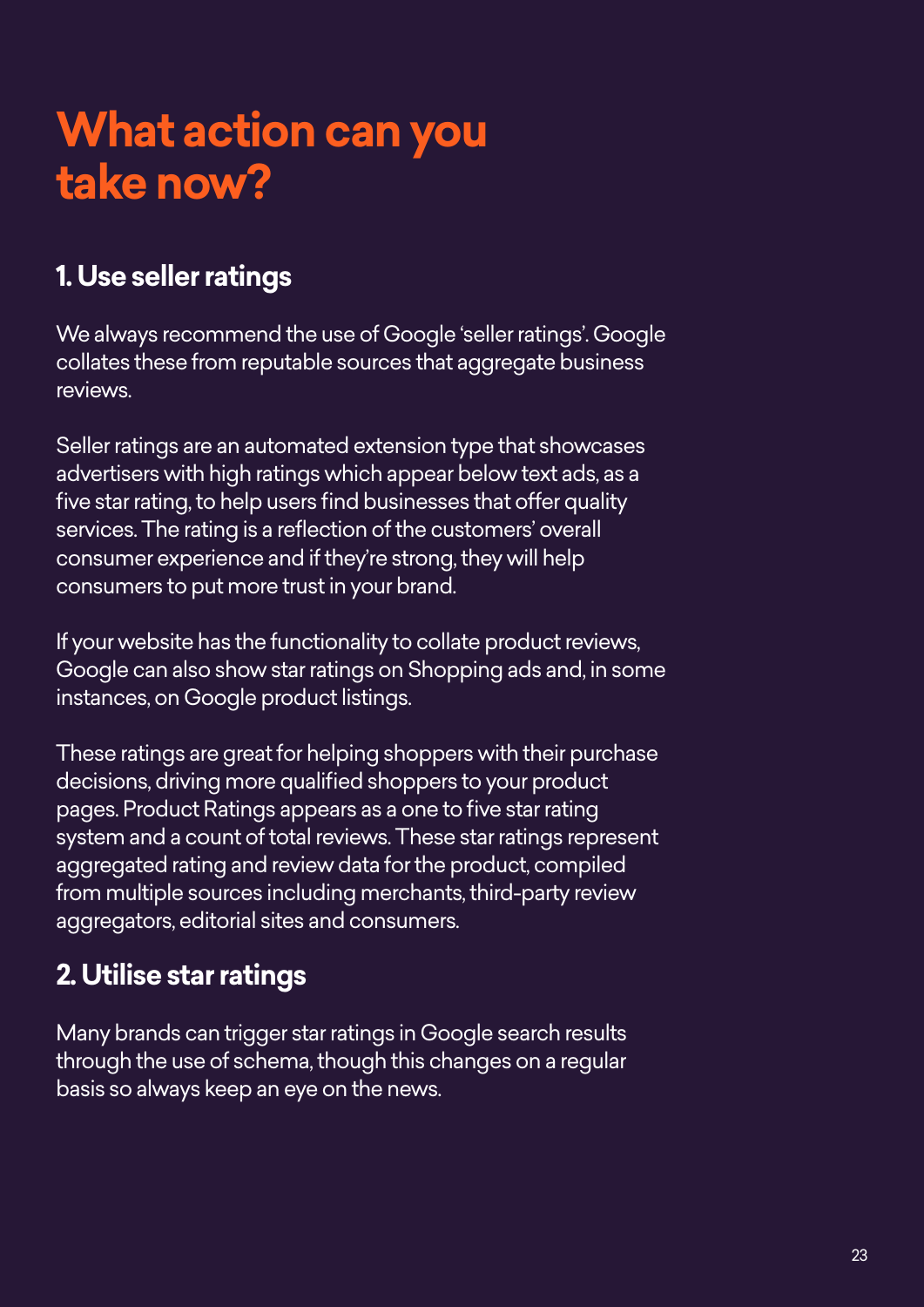Reviews are also a very important factor for local search so, if you're a brand with a bricks-and-mortar presence; these ratings and reviews can help you to appear more prevalent in the local pack.

#### **3. Build trust through social proof and always AB test**

As we mentioned earlier, trust is an integral part of the conversion process and social proof is a huge part of instilling this trust. Look for ways to implement social proof over and above simply displaying reviews and testimonials.

#### **4. User generated content**

When implemented well, user generated content is a powerful way to create social proof.

Examples of this can be seen on fashion sites such as Oasis, which allows users to upload pictures of themselves wearing the products.

This can also support from an imagery point of view, providing users with more 'realistic' product imagery to support their purchase decision.